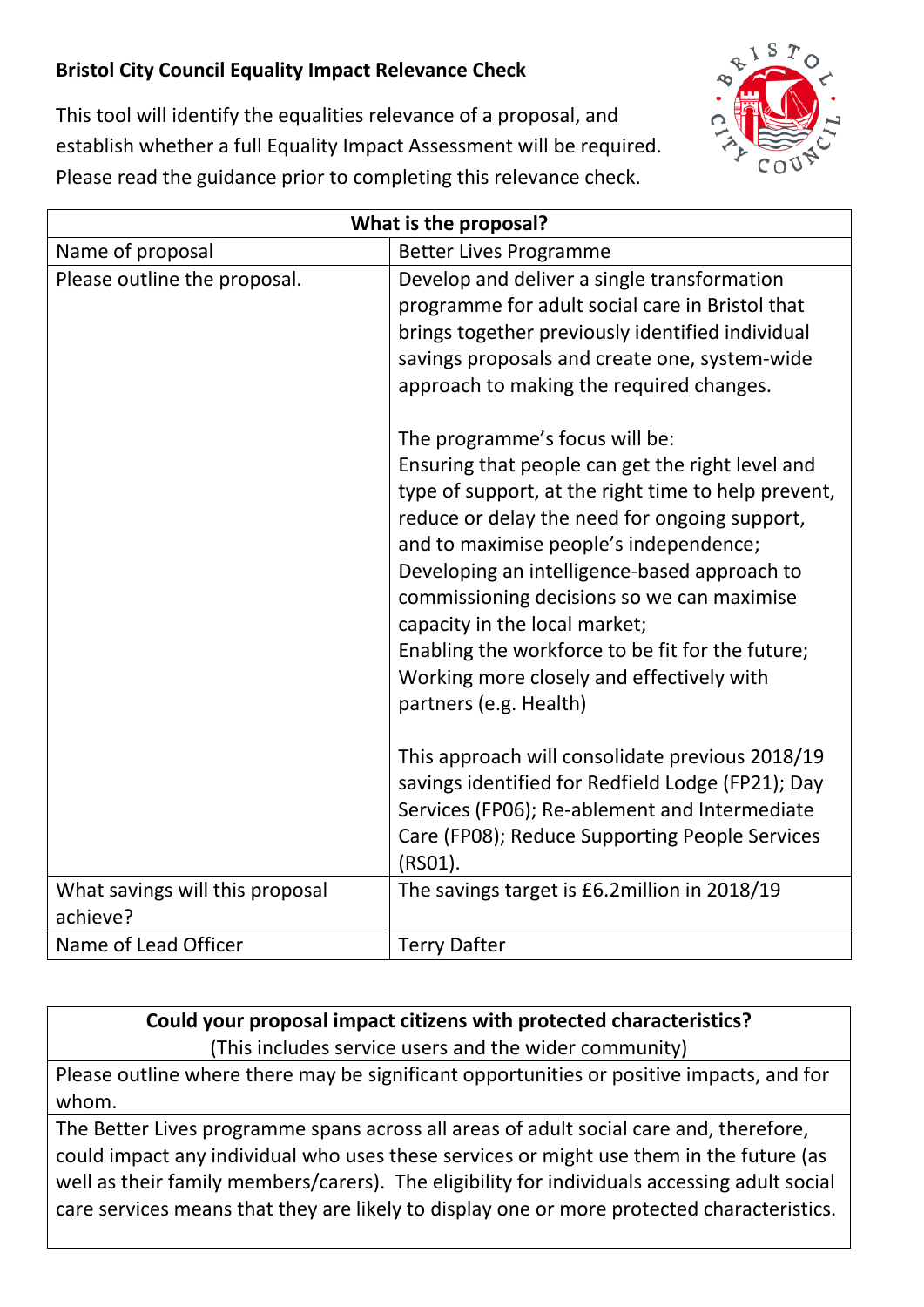Opportunities created through the programme will help more people to access the right help at the right time. This ranges from completing regular reviews to ensure more appropriate care packages are in place; introducing assistive technology to help individuals be independent in their own homes; providing better information, advice and guidance to give individuals more choice and control.

As part of the commissioning work, the programme will develop community services to improve what is currently on offer to local people and build more resilient neighbourhoods they can connect with. There will also be a focus on increasing the amount of high quality care providers across the city, providing better choice and standards for those who use their services.

The programme will also focus on improving partnership working and links with health and community organisations.

Please outline where there may be significant negative impacts, and for whom.

Some of the interventions being developed may impact negatively on certain communities e.g. some older people may not find it easy to access digital information, or there could be cultural or language barriers to some communities in the city to accessing some services. These will need to be considered in each individual project so appropriate mitigations can be put in place.

The package of support may reduce or change for some people. However, individual reviews will assess people's current need and provide an appropriate support plan. The process of changing services could be difficult for some vulnerable adults, at least in the short term. Wherever this happens appropriate support arrangements would need to be in place.

## **Could your proposal impact staff with protected characteristics?**

(i.e. reduction in posts, changes to working hours or locations, changes in pay) Please outline where there may be significant opportunities or positive impacts, and for whom.

Different staff groups will be affected by different strands of the programme and there will be some staff with protected characteristics among the workforce. The 'Efficient Workforce' workstream should provide positive benefits to staff – the rollout of mobile technology will offer increased flexibility over where staff can complete their work and reduce travel time across the city. Staff will also be involved in defining and producing guidance and training to enhance social work practice across all teams. If team members are displaced, the management of change process will apply, and consultation will take place with affected staff and Trade Unions.

Please outline where there may be negative impacts, and for whom.

There will be changes to working practices introduced as part of the programme, which some staff could find challenging (at least in the short term). For example, some staff may take time to adjust to the introduction of new technology and flexible working. In addition, the specific proposals for Bristol Community Links involve a Managing